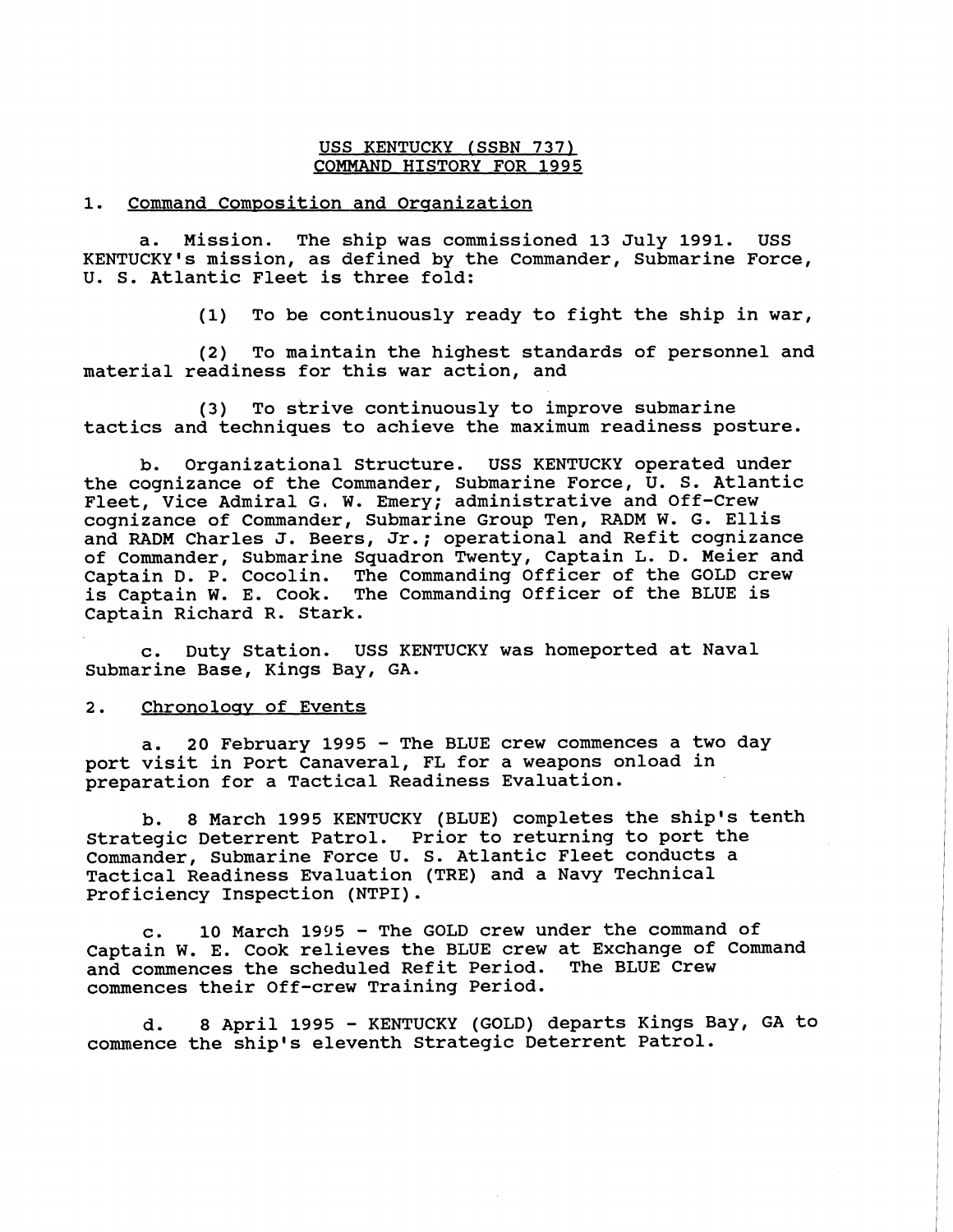e. **9** June **1995** - KENTUCKY (GOLD) completes the ship's eleventh Strategic Deterrent Patrol. Prior to returning to port the Commander, Submarine Force U. S. Atlantic Fleet conducts a Tactical Readiness Evaluation (TRE) and a Navy Technical Proficiency Inspection (NTPI) .

f. **14** June **1995** - The BLUE crew under the command of Captain Richard R. Stark relieves the GOLD crew at Exhange of Command and commences the scheduled Refit Period. The GOLD crew commences their Off-crew Training Period.

g. **27** July **1995** - KENTUCKY (BLUE) concludes a Refit period which included an unscheduled dry docking to perform a shaft changeout and departs Kings Bay, GA to commence the ship's twelfth Strategic Deterrent Patrol.

h. **19** September **1995** - KENTUCKY (BLUE) completes the ship's twelfth Strategic Deterrent Patrol. Prior to returning to port the Nuclear Propulsion Examining Board (NPEB) conducts an Operational Reactor Safeguards Examination (ORSE) and Submarine Group Ten conducts a Logistics Readiness Evaluation (LRE).

i. **22** September **1995** - The GOLD crew under the command of Captain W. E. Cook relieves the BLUE crew at Exchange of command and commences the scheduled Refit Period. The BLUE crew commences their Off-crew Training Period.

**j. 26** October **1995** - KENTUCKY (GOLD) departs Kings Bay, GA to commence the ship's thirteenth Strategic Deterrent Patrol.

k. 22 December **1995** - KENTUCKY (GOLD) completes the ship's thirteenth Strategic Deterrent Patrol. Prior to returning to port the Nuclear Propulsion Examining Board (NPEB) conducts an Operational Reactor Safecjuards Examination (ORSE) and Submarine Group Ten conducts a Logistics Readiness Evaluation (LRE).

ow **28** December **1995** - The BLUE crew under the command of Captain Richard R. Stark relieves the GOLD crew at Exchange of command and commences the scheduled Refit Period. The GOLD crew commences their Off-crew Training Period.

## 3. Narrative

a. The ship successfully completed four Strategic Deterrent Patrols during **1994.** 

b. The ship successfully completed two Tactical Readiness Evaluations (TRE) .

b. The ship successfully completed two Navy Technical Proficiency Inspections (NTPI).